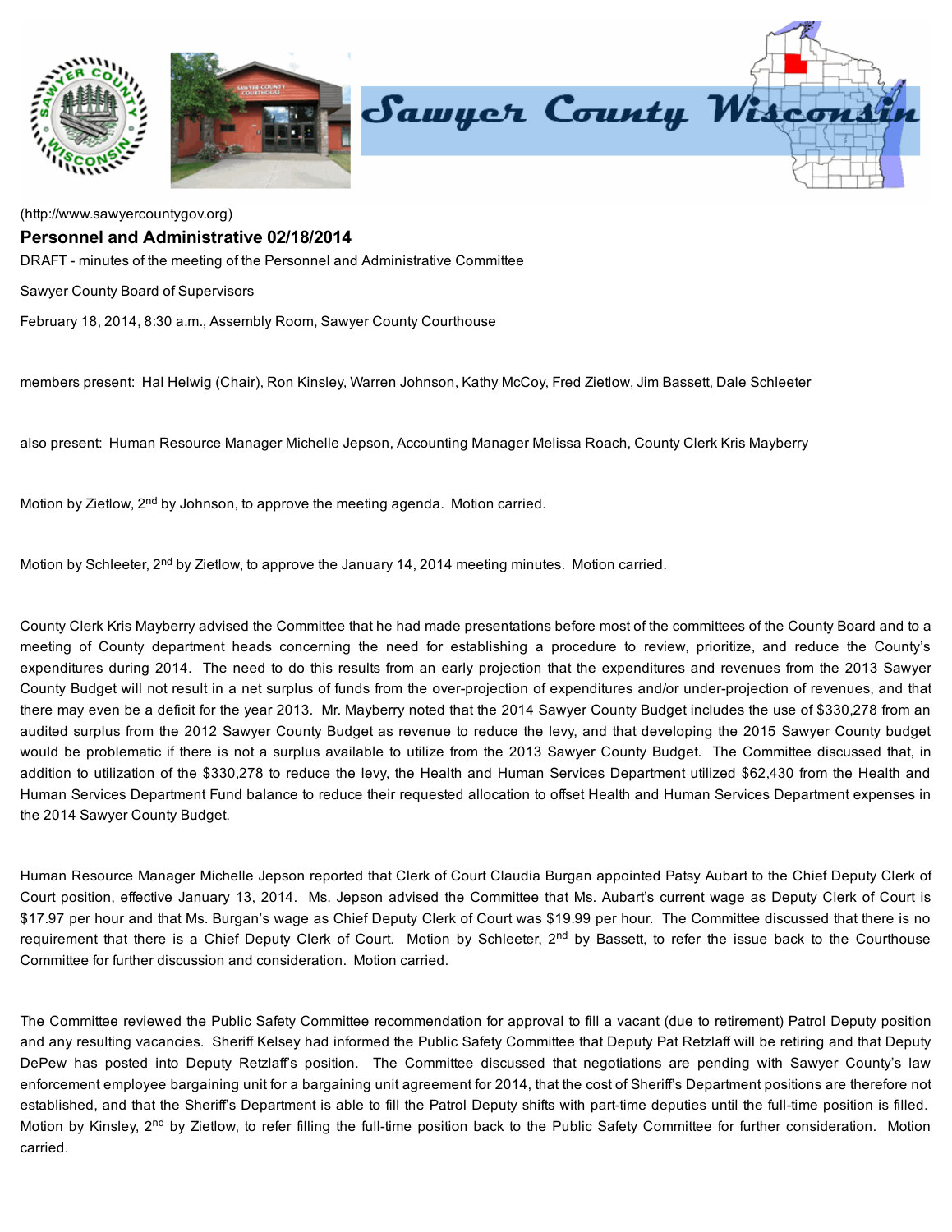The Committee discussed that Sawyer County Veterans Service Officer (CVSO) Boeckman advised the Public Safety Committee that he plans to retire March 31, 2014. Mr. Boeckman requested permission to fill the CVSO position and recommended that Renee Brown, the Assistant CVSO, be hired to fill the CVSO position, and pending approval of that recommendation, that the Assistant CVSO position be filled. The Public Safety Committee recommends Personnel and Administrative Committee and County Board approval to fill the vacant CVSO position with Renee Brown pending testing requirements, and recommends a beginning compensation for the CVSO position from \$38,000 to \$45,000 per year. Motion by Johnson, 2<sup>nd</sup> by Bassett, to offer the CVSO position to Renee Brown with a starting wage of \$21.00 per hour. The motion failed. Motion by Kinsley, 2<sup>nd</sup> by Zietlow, to recommend County Board approval to offer the CVSO position to Renee Brown with a starting wage of \$21.63 (\$45,000 annual) with a review of the position compensation after 6 months. Motion carried.

Motion by McCoy, 2<sup>nd</sup> by Schleeter, to recommend County Board approval to fill the Assistant Sawyer County Veterans Service Officer (CVSO) position as a 40 hour a week position with a starting wage between \$16 and \$18 per hour. Motion carried.

The Committee discussed the Agriculture and Extension Education Committee recommendation to fill the Secretary/Administrative Assistant position in the University of Wisconsin-Extension Department with a part-time Secretary/Administrative Assistant. The position is vacant due to the transfer of a full-time employee to another department. University of Wisconsin-Extension Department Chair Lori Laberee advised the Personnel and Administrative Committee that the Department continues to believe that a full-time Secretary/Administrative Assistant is needed to support the programs of the Department. Motion by Kinsley to approve filling the position with a full-time employee. There was no second to the motion. Motion by Bassett, 2<sup>nd</sup> by Schleeter, to refer the issue back to the Agriculture and Extension Education Committee for further consideration. Motion carried.

The Committee reviewed a request to fill a Prevention Specialist/AODA Counselor position in the Health and Human Services Department. The need to fill the position results from the resignation of an employee in that position. The Committee discussed that the Health and Human Services Board will meet this evening to review the request and determined to table consideration of the request until it has been addressed by the Health and Human Services Board. The Committee reviewed a request to approve allowing a current AODA Counselor to work 40 hours a week until the vacant Prevention Specialist/AODA Counselor position is filled. Motion by McCoy, 2<sup>nd</sup> by Johnson, to recommend County Board approval of the request. Motion carried.

County Forest Administrator Greg Peterson presented information and requested approval to hire a Forester/Recreational Coordinator for the Forestry Department. Motion by Zietlow, 2<sup>nd</sup> by Johnson, to recommend County Board approval of the request. Motion carried.

Human Resource Manager Michelle Jepson presented a proposed resolution establishing annual compensation for the Clerk of Court position and the Sheriff position for 2015 through 2018. Motion by Johnson, 2<sup>nd</sup> by Zietlow, to table consideration of the resolution. Motion carried.

Human Resource Manager Michelle Jepson presented a proposed resolution establishing annual compensation for the Coroner position for 2015 through 2018. Motion by Johnson, 2<sup>nd</sup> by Bassett, to recommend County Board approval for the compensation of the Coroner to remain the same as the current compensation for 2015 through 2018. Motion carried.

Health and Human Services Board Chair Kathy McCoy reviewed with the Committee a selfevaluation form she intends to use for the evaluation of the Health and Human Services Department Director. Input would be received from Health and Human Services Department unit directors. The results of the evaluation would be reviewed by the Executive Committee of the Health and Human Services Board.

The Committee reviewed the Highway Committee recommendation to approve a \$1 per hour wage increase for the Highway Department Office Manager position, effective February 23, 2014. The Committee discussed whether a wage increase should be considered pending completion of the compensation study now in progress. Motion by Bassett, 2<sup>nd</sup> by Schleeter, to table consideration of the Highway Committee recommendation. The motion failed. Motion by Kinsley, 2<sup>nd</sup> by Zietlow, to recommend County Board approval the Highway Committee recommendation. Motion carried.